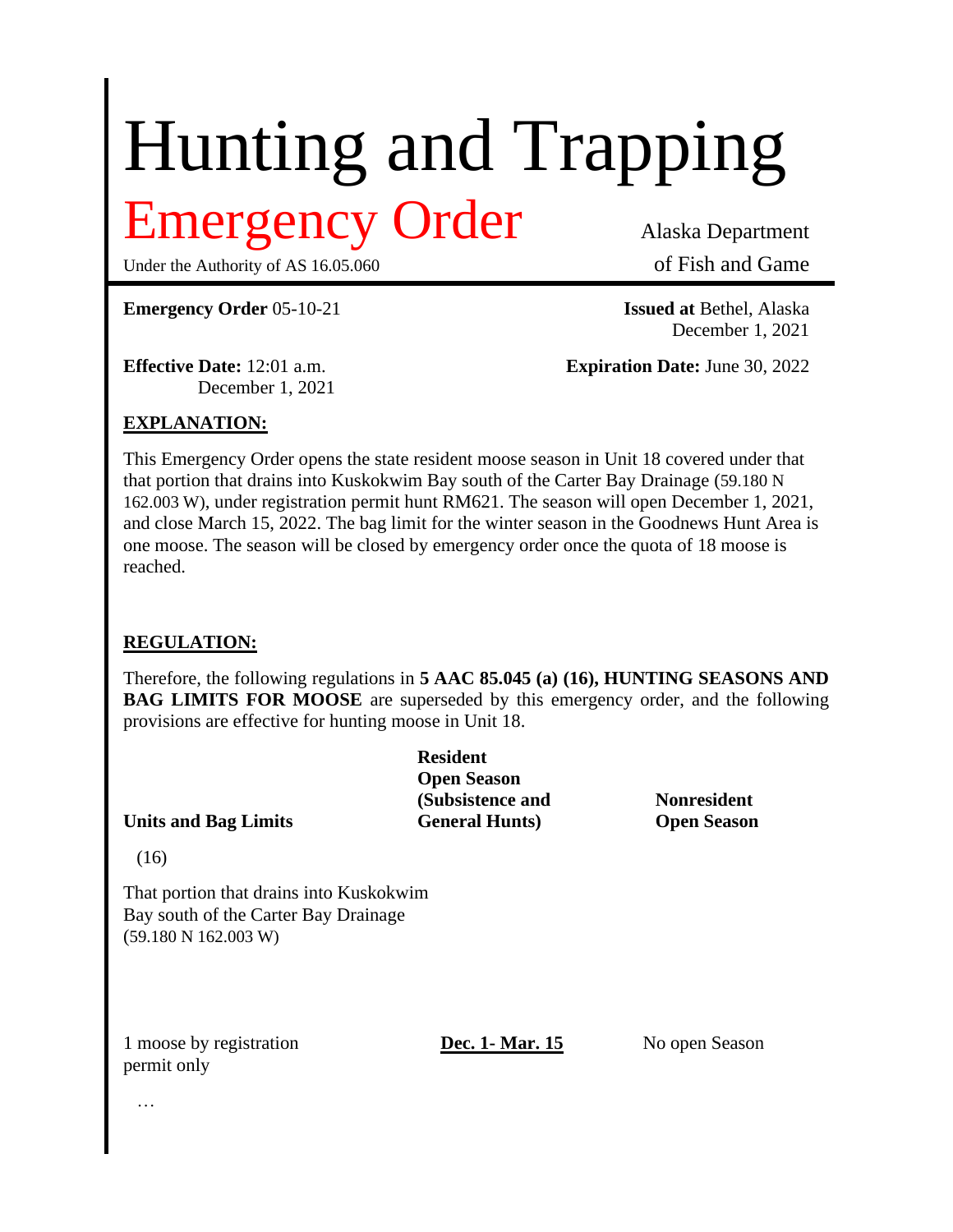All other moose hunting regulations in Unit 18 remain unchanged by this emergency order.

Douglas Vincent-Lang Commissioner

By delegation to:

atrix Fores

Patrick Jones Area Biologist

## **JUSTIFICATION:**

The Alaska Board of Game (BOG) established a registration permit hunt in Unit 18, that portion that drains into Kuskokwim Bay south of the Carter Bay Drainage (59.180 N 162.003 W) for a winter moose season at the January 2017 BOG meeting. The moose population in the Goodnews River Hunt Area is estimated between 450-500 moose, and the harvest quota for the winter hunt will be 18 moose. This announced winter season provides additional opportunity for hunters to harvest a moose now that winter travelling conditions allow hunter access to the RM621 hunt area. Hunters are asked to report their harvest within 36 hours to the Bethel ADF&G office (907) 543-2839 or (907) 543-1678. Hunters that have already harvested a moose during this regulatory year (after July 1, 2021) are not eligible to participate in this hunt. Unsuccessful hunters and hunters that did not hunt need to report by April 15, 2022.

#### **DISTRIBUTION:**

This Emergency Order is distributed to the recipients listed below. Copies are available from the Department of Fish and Game office in Bethel.

- 1. Lieutenant Governor
- 2. Assistant Attorney General (Board of Game Liaison, Anchorage)
- 3. Commissioner, Department of Fish and Game
- 4. Division of Wildlife Conservation

**Director** Deputy Director Assistant Director Regional Supervisors Regulation Coordination Team Area Offices Statewide Information Management Section, Anchorage, Douglas, Juneau Public Communication/Information, Anchorage, Fairbanks Federal Subsistence Liaison 5. Division of Boards

Boards Support Section, Executive Director Field Offices: Dillingham, Kotzebue Fish and Game Advisory Committees, Chair Unit 18 AC, Central Bering Sea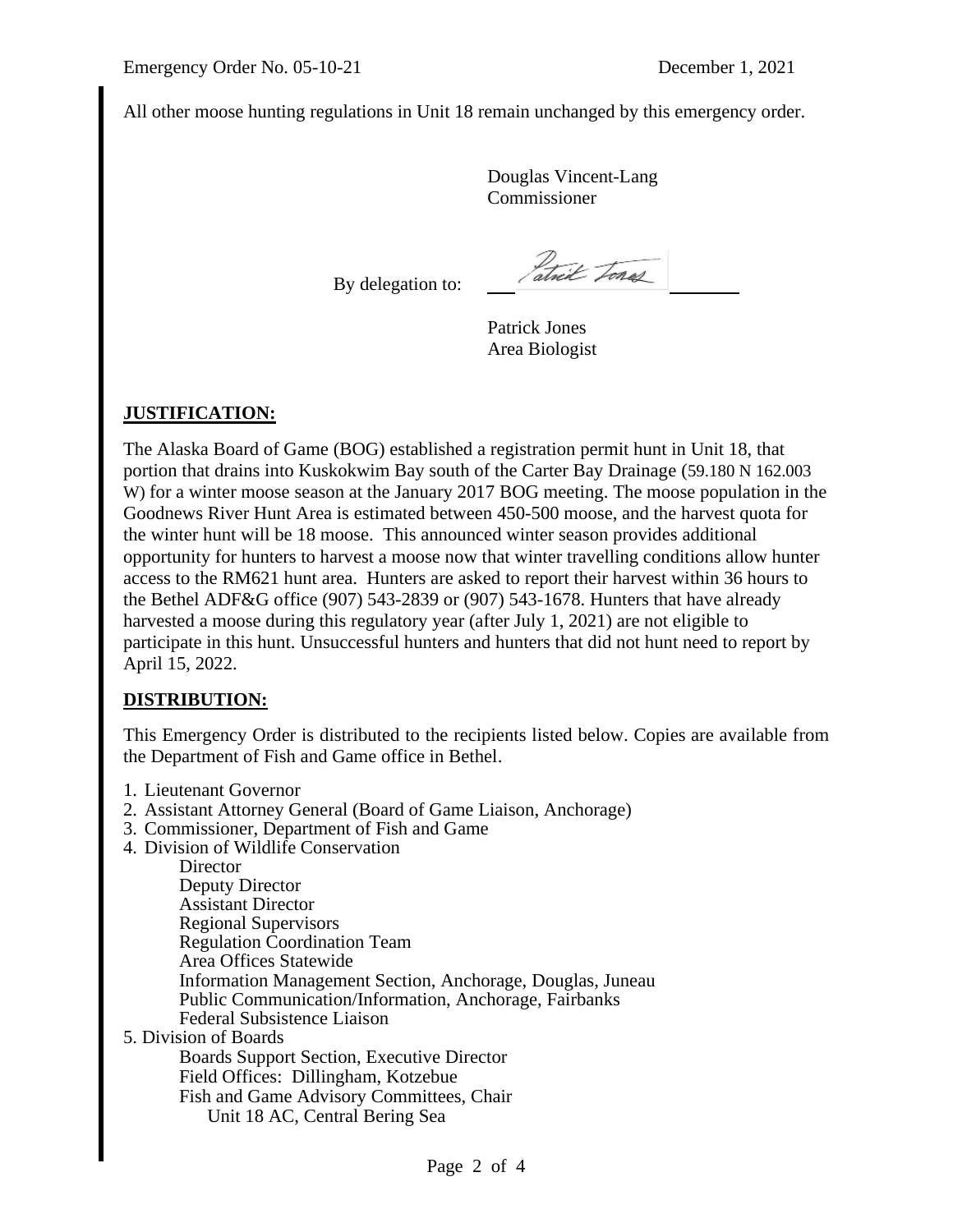Unit 18 AC, Lower Kuskokwim Unit 18 AC, Lower Yukon 6. Division of Subsistence Assistant Director Program Director, Fairbanks Field Offices: Fairbanks 7. Public Communications Section, Juneau 8. Department of Public Safety, Alaska Wildlife Troopers **Director** Detachment Commander C Detachment, Western D Detachment, Northern Field Offices: Unit 18: Aniak, Bethel, Dillingham, McGrath, St. Marys 9. U. S. Department of the Interior Bureau of Land Management BLM, State Director BLM, Anchorage District Unit 18/22 Anchorage, Mgr. Unit 18/22 Anchorage, Subsistence Unit 18/22 Anchorage, Wildlife Fish and Wildlife Service FWS, Regional Director FWS, Office of Federal Subsistence Management FWS, OSM Regional Advisory Councils, Coordinators FWS RAC Unit 18, Yukon-Kuskokwim FWS, Refuges FWS, Togiak NWR, Refuge Mgr. FWS, Yukon Delta NWR, Refuge Mgr. FWS, Law Enforcement, Bethel National Park Service NPS, Regional Director NPS, Subsistence NPS, Park Unit, Superintendent Bering Landbridge, Nome Gates of the Arctic, Fairbanks Western Parklands, Kotzebue 10. Clerk of the Court or Magistrate Unit 18: Aniak, Bethel, Chevak, Emmonak, St. Marys 11. I.R.A./Traditional Village Councils/Regional Native Corporations Unit 18: Association of Village Council Presidents Calista Akiachak Akiak Algaaciq Andreafsky Aniak Atmautluak Bethel Chefornak Eek Emmonak Goodnews Bay Hooper Bay Kalskag, Lower Kalskag, Upper Kasigluk Kipnuk Kongiganak Kotlik Kwethluk Kwigillingok Marshall Mekoryok Mountain Village Napakiak